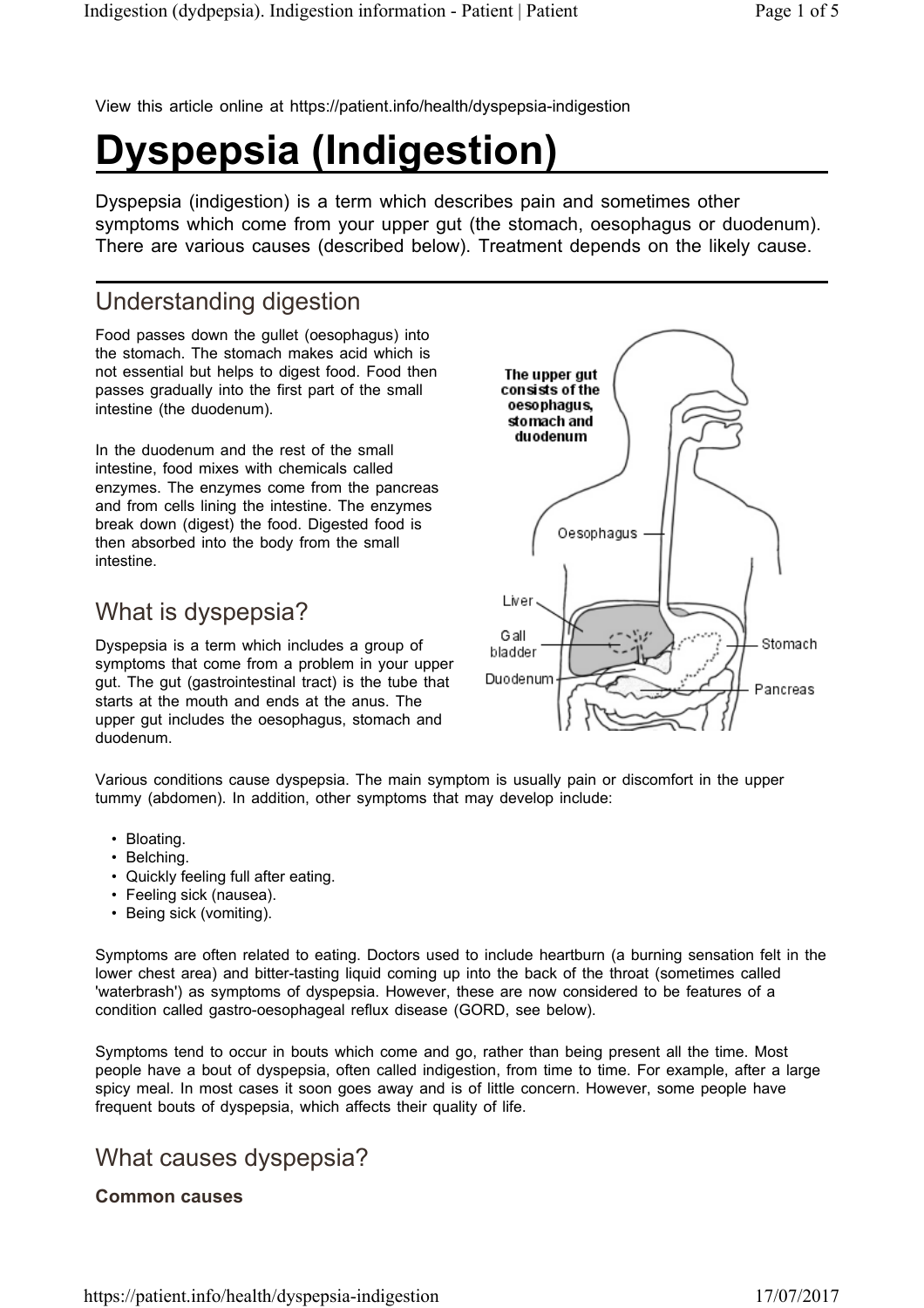Most cases of repeated (recurring) dyspepsia are due to one of the following:

- **Non-ulcer dyspepsia**. This is sometimes called functional dyspepsia. It means that no known cause can be found for the symptoms. That is, other causes for dyspepsia, such as duodenal or stomach ulcer, acid reflux, inflamed oesophagus (oesophagitis), gastritis, etc, are not the cause. The inside of your gut looks normal (if you have a test called an gastroscopy (endoscopy) - see below). It is the most common cause of dyspepsia. About 6 in 10 people who have recurring bouts of dyspepsia have nonulcer dyspepsia. The cause is not clear, although infection with a germ (bacterium) called *Helicobacter pylori* (commonly just called *H. pylori*) may account for some cases (see below). See separate leaflet called Non-ulcer (Functional) Dyspepsia for more detail.
- **Duodenal and stomach (gastric) ulcers**. An ulcer occurs when the lining of the gut is damaged and the underlying tissue is exposed. If you could see inside your gut, an ulcer looks like a small, red crater on the inside lining of the gut. These are sometimes called peptic ulcers. See separate leaflets called Duodenal Ulcer and Stomach (Gastric) Ulcer for more detail.
- **Duodenitis and gastritis** (inflammation of the duodenum and/or stomach) which may be mild, or more severe and may lead to an ulcer.
- **Acid reflux, oesophagitis and GORD**. Acid reflux occurs when some acid leaks up (refluxes) into the oesophagus from the stomach. Acid reflux may cause oesophagitis (inflammation of the lining of the oesophagus). The general term gastro-oesophageal reflux disease (GORD) means acid reflux, with or without oesophagitis. See separate leaflet called Acid Reflux and Oesophagitis for more detail.
- **Hiatus hernia**. This occurs when the top part of the stomach pushes up into the lower chest through a defect in the diaphragm. The diaphragm is a large flat muscle that separates the lungs from the tummy (abdomen). It helps us to breathe. A hiatus hernia commonly causes GORD. See separate leaflet called Hiatus Hernia for more detail.
- **Infection with** *H. pylori* see below.
- **Medication**. Some medicines may cause dyspepsia as a side-effect.
	- **Anti-inflammatory medicines** are the most common culprits. These are medicines that many people take for arthritis, muscular pains, sprains, period pains, etc. For example: aspirin, ibuprofen,and diclofenac - but there are others. Anti-inflammatory medicines sometimes affect the lining of the stomach and allow acid to cause inflammation and ulcers.
	- **Various other medicines** sometimes cause dyspepsia, or make dyspepsia worse. They include: digoxin, antibiotics, steroids, iron, calcium antagonists, nitrates, theophyllines and bisphosphonates.

(**Note**: this is not a full list. Check with the leaflet that comes with your medication for a list of possible side-effects.)

#### *H. pylori* **and dyspepsia**

The germ (bacterium) *H. pylori* can infect the lining of the stomach and duodenum. It is one of the most common infections in the UK. More than a quarter of people in the UK become infected with *H. pylori* at some stage in their lives. Once you are infected, unless treated, the infection usually stays for the rest of your life.

Most people with *H. pylori* have no symptoms and do not know that they are infected. However, *H. pylori* is the most common cause of duodenal and stomach ulcers. About 3 in 20 people who are infected with *H. pylori* develop an ulcer. It is also thought to cause some cases of non-ulcer dyspepsia, duodenitis and gastritis. The exact way *H. pylori* causes problems in some infected people is not totally clear. In some people this bacterium causes inflammation in the lining of the stomach or duodenum. This causes the defence mucous barrier to be disrupted in some way (and in some cases the amount of acid to be increased) which seems to allow the acid to cause inflammation and ulcers. See separate leaflet called Helicobacter Pylori and Stomach Pain for more detail.

#### **Other uncommon causes of dyspepsia**

Other problems of the upper gut such as stomach cancer and oesophageal cancer can cause dyspepsia when they first develop.

There are separate leaflets which describe the above conditions in more detail. The rest of this leaflet gives an overview of what might happen if you see your doctor about dyspepsia.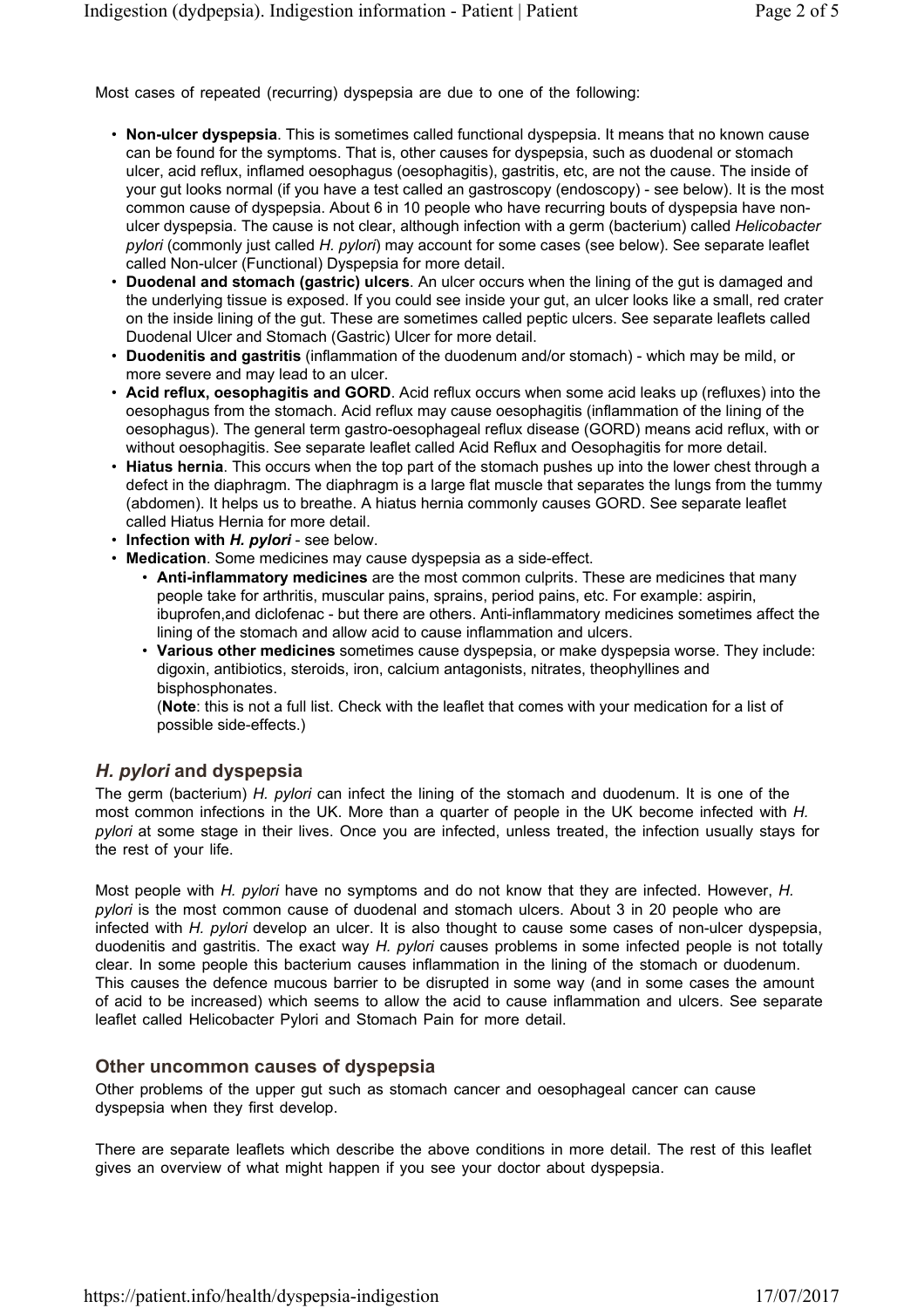## What is normally done if you develop dyspepsia?

Your doctor is likely to do an initial assessment by asking you about your symptoms and examining your tummy (abdomen). The examination is usually normal if you have one of the common causes of dyspepsia. Your doctor will want to review any medicines that you have taken in case one may be causing the symptoms or making them worse. Following the initial assessment, depending on your circumstances, such as the severity and frequency of symptoms, your doctor may suggest one or more of the following plans of action.

#### **Antacids taken as required**

Antacids are alkali liquids or tablets that can neutralise the stomach acid. A dose may give quick relief. There are many brands which you can buy. You can also obtain some on prescription. If you have mild or infrequent bouts of dyspepsia you may find that antacids used as required are all that you need.

#### **A change or alteration in your current medication**

This may be possible if a medicine that your are taking is thought to be causing the symptoms or making them worse.

#### **Test for** *H. pylori* **infection and treat if it is present**

A test to detect *H. pylori* is commonly done if you have frequent bouts of dyspepsia. As mentioned, it is the underlying cause of most duodenal and stomach ulcers and some cases of gastritis, duodenitis and non-ulcer dyspepsia. Various tests can detect *H. pylori* and your doctor may suggest one:

- A breath test can confirm that you have a current *H. pylori* infection. A sample of your breath is analysed after you have taken a special drink. **Note**: prior to this test you should not have taken any antibiotics for at least four weeks. Also, you should not have taken a proton pump inhibitor (PPI) or H2 receptor antagonist (also known as an H2 blocker medicine) for at least two weeks. (These are acidsuppressing medicines - discussed further below.) Also, you should not eat anything for six hours before the test. The reason for these rules is because they can affect the test result.
- An alternative test is the stool antigen test. In this test you give a pea-sized sample of your stools (faeces) which is tested for *H. pylori*. **Note**: prior to this test you should not have taken any antibiotics for at least four weeks. Also, you should not have taken a PPI or H2-receptor antagonist medicine for at least two weeks. (These are acid-suppressing medicines.)
- A blood test can detect antibodies to *H. pylori*. This is sometimes used to confirm that you are, or have been, infected with *H. pylori*. However, it takes six months or more for this test to become negative once the infection has cleared. So, it is no use to confirm whether treatment has cleared the infection (if this needs to be known). If needed, the breath test or stool antigen test are usually used to check if an infection has cleared following treatment.
- Sometimes a small sample (biopsy) of the lining of the stomach is taken if you have a gastroscopy (endoscopy). The sample can be tested for *H. pylori*.

If you are found to be infected with *H. pylori* then treatment may cure the symptoms. Briefly, to clear *H. pylori* infection you need to take two antibiotics at the same time. In addition, you need to take a medicine to reduce the acid in the stomach. This allows the antibiotics to work well in the stomach. You need to take this combination therapy for a week. It is important to take all the medicines exactly as directed and to take the full course.

**Note**: after combination therapy, a test may be advised to check that *H. pylori* has gone (has been eradicated). This test will usually be a breath test or a stool antigen test (described earlier). If a test is done, it needs to be done at least four weeks after the course of combination therapy has finished. In most cases, the test is negative, meaning that the infection has gone. If it has not gone and you still have symptoms, then a repeat course of combination therapy with a different set of antibiotics may be advised.

Some doctors say that for most situations, this confirmation of eradication test is not necessary if symptoms have gone. The logic is that if symptoms have gone it usually indicates that whatever was causing the dyspepsia has gone. But, some doctors say it is needed to play safe. Your own doctor will advise if you should have this test following treatment to clear *H. pylori*.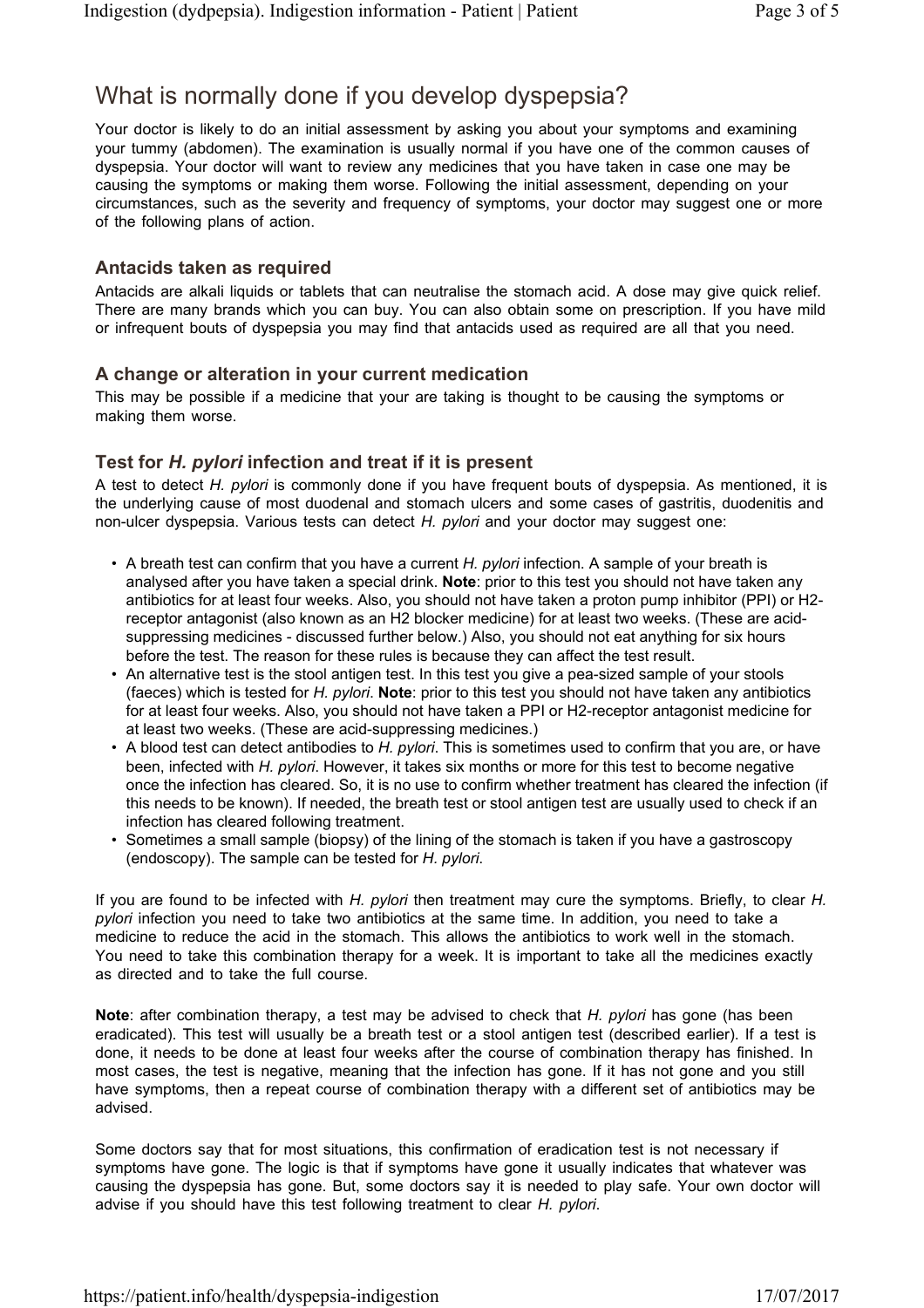#### **Acid-suppressing medication**

A one-month trial of full-dose medication which reduces stomach acid may be considered - in particular, if:

- Symptoms are more suggestive of acid reflux or oesophagitis. *H. pylori* does not cause these problems.
- Infection with *H. pylori* has been ruled out.
- *H. pylori* has been treated but symptoms persist.

There are two groups of medicines which reduce stomach acid - proton pump inhibitors (PPIs) and H2 receptor antagonists. They work in different ways to block the cells in the stomach lining from making acid. A PPI (such as omeprazole, lansoprazole, pantoprazole, rabeprazole, or esomeprazole) is usually better and is normally tried first. H2-receptor antagonists include: cimetidine, famotidine, nizatidine and ranitidine. There are several brands in each group.

Reducing acid in the stomach can help in many cases of dyspepsia, whatever the underlying cause. If acid-suppressing medication works then symptoms should go. If symptoms return at a later date, once the medication is stopped, further courses may be advised. Many people take acid-suppressing medication as required. That is, waiting for symptoms to develop and then taking a short course of treatment to clear the symptoms. Some people take them regularly if symptoms occur each day. If this is the situation, you should aim to find the lowest dose of medication that keeps symptoms away.

#### **Further tests**

Further tests are not needed in most cases. One or more of the above options will often sort the problem. Reasons why further tests may be advised include:

- If additional symptoms suggest that your dyspepsia may be caused by a serious disorder such as stomach or oesophageal cancer, or a complication from an ulcer such as bleeding. For example, if you:
	- Pass blood with your stools (blood can turn your stools black).
	- Bring up (vomit) blood.
	- Lose weight unintentionally.
	- Feel generally unwell.
	- Have difficulty swallowing (dysphagia).
	- Vomit persistently.
	- Develop anaemia.
	- Have an abnormality when you are examined by a doctor, such as a lump in the abdomen.
- If you are aged over 55 and develop persistent or unexplained dyspepsia.
- If the symptoms are not typical and may be coming from outside the gut. For example, to rule out problems of the gallbladder, pancreas, liver, etc.
- If the symptoms are severe and do not respond to treatment.
- If you have a risk factor for stomach cancer, such as Barrett's oesophagus, dysplasia, atrophic gastritis, or had ulcer surgery over 20 years earlier.

Tests advised may include:

- Gastroscopy (endoscopy). In this test a doctor or nurse looks inside your oesophagus, stomach and duodenum. They do this by passing a thin, flexible telescope down your oesophagus. See separate leaflet called Gastroscopy (Endoscopy) for more detail.
- A blood test to check for anaemia. If you are anaemic, it may be due to a bleeding ulcer, or to a bleeding stomach cancer. You may not notice the bleeding if it is not heavy, as the blood is passed out unnoticed in your stools.
- Tests of the gallbladder, pancreas, etc, if the cause of the symptoms is not clear.

Treatment depends on what is found or ruled out by the tests.

#### **Lifestyle changes**